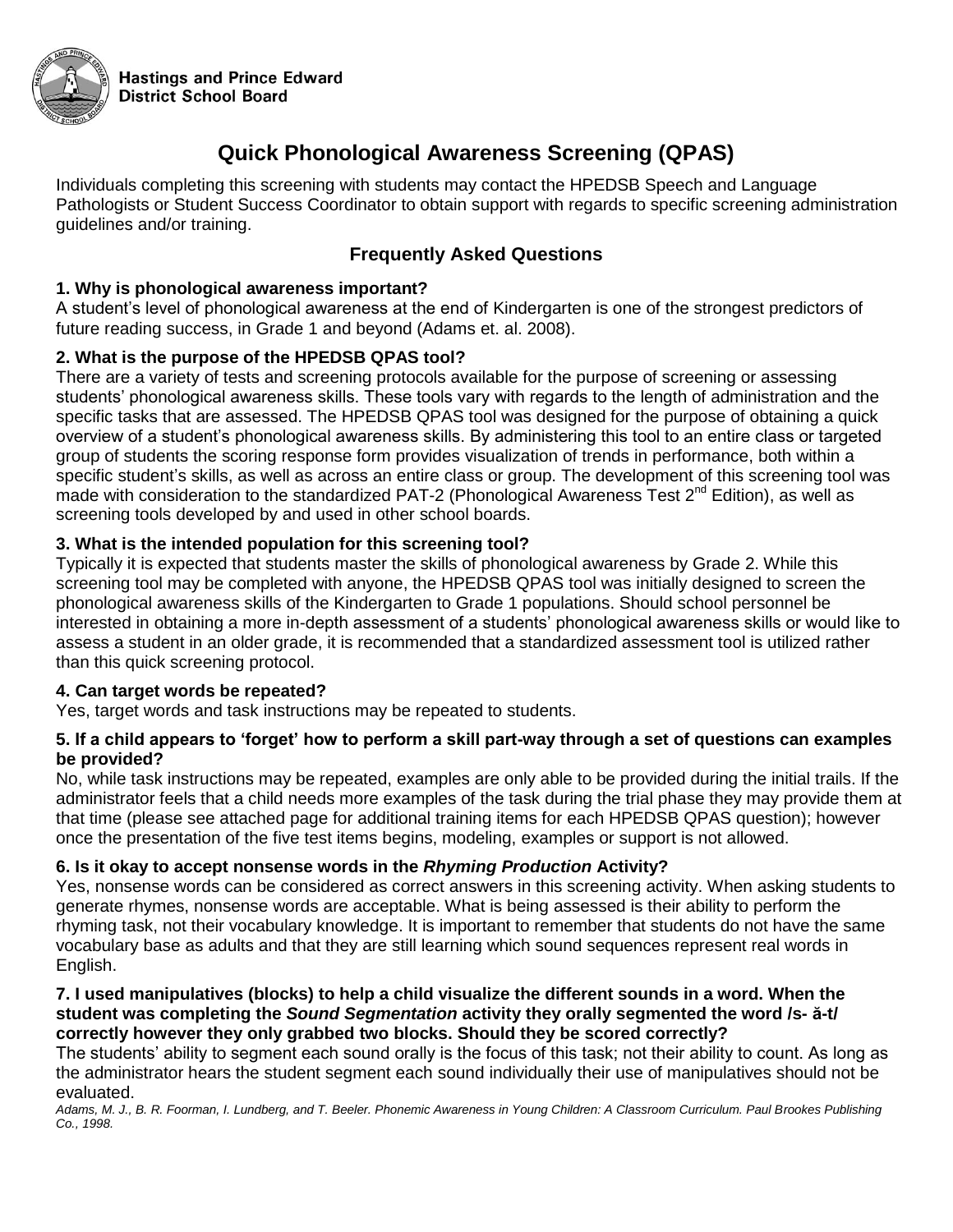

## **Quick Phonological Awareness Screening (QPAS) Additional Training Items**

The samples below may be utilized should the administrator feel that a student would benefit from additional training items during the trial phase of a question.

|                | <i>Item</i>                                  | <b>Task Instructions</b>                                                          | <b>Additional Trial Examples</b>                                                          |
|----------------|----------------------------------------------|-----------------------------------------------------------------------------------|-------------------------------------------------------------------------------------------|
|                | 1. Rhyming<br>Recognition                    | "Tell me if these words rhyme"                                                    | pit - mit; sand - sock, ship, hip                                                         |
| 2.             | <b>Rhyming</b>                               | "Tell me a word that rhymes                                                       | ask the student to make a rhyme with their own                                            |
|                | Production                                   | $with$ "                                                                          | name, a pets name or the examiners name                                                   |
| 3.             | Word                                         | "How many words are in"                                                           | happy birthday; its time to eat, hit the ball                                             |
|                | Awareness                                    |                                                                                   |                                                                                           |
|                | 4. Syllable<br>Awareness                     | "Listen for each syllable or word<br>part, how many syllables are in<br>the word" | how many syllables are in the student's name,<br>the examiners name, the principals name? |
| 5 <sub>1</sub> | Initial sound                                | "Tell me the first (or beginning)                                                 | tac $(t)$ ; dog $(d)$ ; teacher $(t)$ , us $(uh)$                                         |
|                | Identification                               | sound in the word"                                                                |                                                                                           |
| 6.             | <b>Final Sound</b><br><b>Identification</b>  | "Tell me the last (or ending)<br>sound you hear in the word"                      | $dot(t)$ ; food $(d)$ ; time $(m)$                                                        |
| 7.             | Sound<br>Segmentation                        | "Tell me all the sounds you hear<br>in the word"                                  | $dog (d-ah-g);$ fit $(f-i-t);$ cool $(k-oo-l)$                                            |
| 8.             | Sound                                        | "Listen to these individual                                                       | I am going to tell you a secret word and only say the                                     |
|                | <b>Blending</b>                              | sounds and tell me what                                                           | sounds in the word. Can you guess these words?                                            |
|                |                                              | word you hear"                                                                    | (k-i-d) kid; (b-l-ă-k) black; (t-oo) two                                                  |
| 9.             | <b>Medial Sound</b><br><b>Identification</b> | "Tell me the middle sound you<br>hear in the word"                                | Pout (ow), put (uh), mitt $(\tilde{l})$                                                   |
|                | 10. Deletion Task                            | "I am going to ask you to say a                                                   | Say hotdog, say it again but don't say "hot" (dog)                                        |
|                |                                              | word and then say it again                                                        | Say money, say it again but don't say "mon" (knee)                                        |
|                |                                              | without one of its parts"                                                         | Say chip, say it again but don't say "ch" (ip)                                            |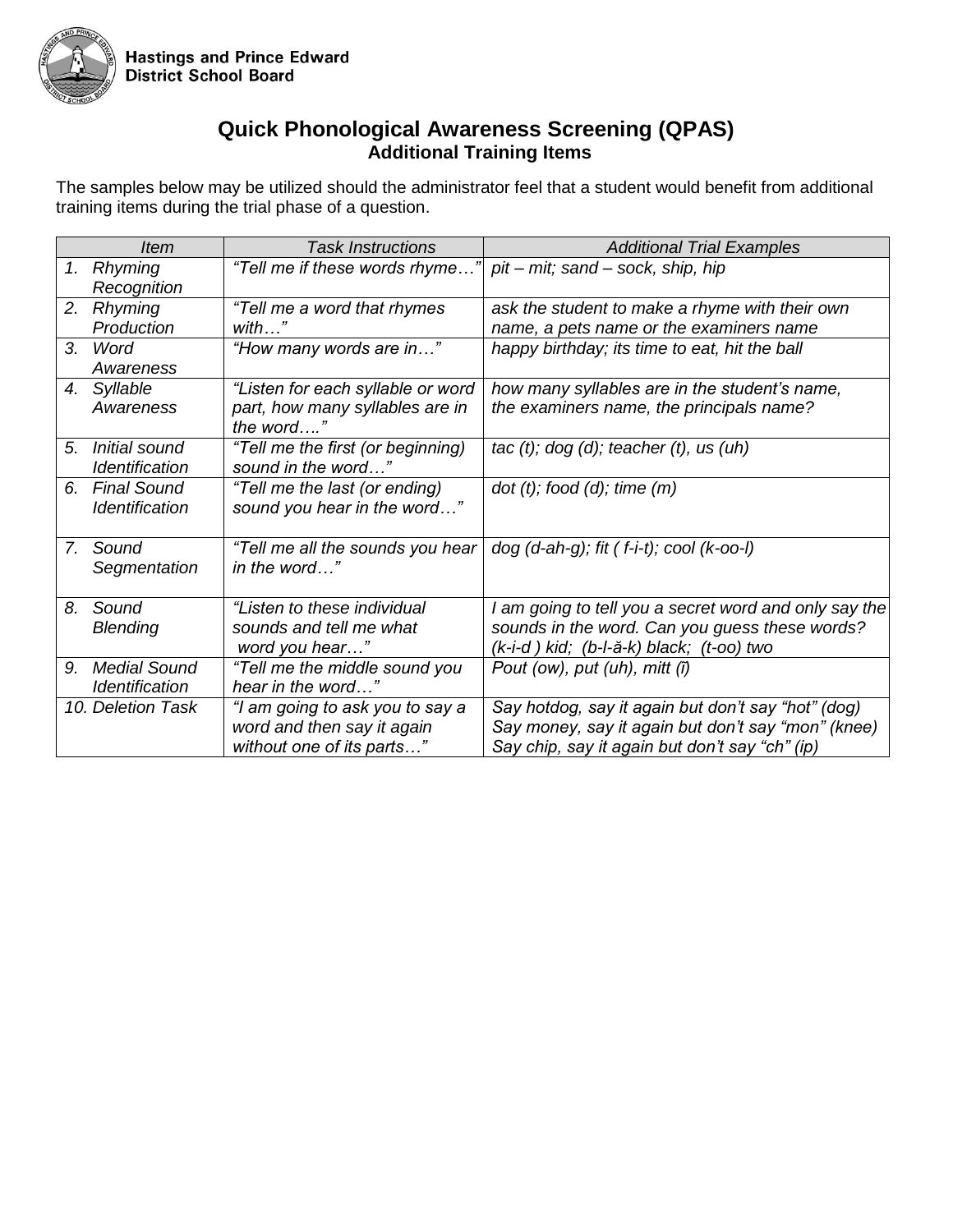

# **Phonological Awareness Quick Screening Test**

**November 2013 Revision**

| Last Name: |          | First Name: |            |            |
|------------|----------|-------------|------------|------------|
|            |          |             |            | mm/dd/yyyy |
|            |          |             |            |            |
| School:    | Teacher: | Examiner:   | Test Date: |            |
|            |          |             |            | mm/dd/yyyy |

Use the lines to record student responses. Also, record any other observable behaviours. This test shows a progression of skill development.

#### **1. Rhyming Recognition**

Trial: *"Tell me if these words rhyme: (can-man) ( to-up.)" "Now tell me if these words rhyme…"*

| 1. fat - sat    |    |
|-----------------|----|
| 2. cake – shake |    |
| 3. $fin - map$  |    |
| 4. look – book  |    |
| 5. play – stop  | /5 |

#### **2. Rhyming Production**

Trial: *"Tell me a word that rhymes with pat"* (nonsense words are ok). *"Now tell me a word that rhymes with…"*

| 1. toe  |    |
|---------|----|
| 2. bake |    |
| 3. more |    |
| 4. top  |    |
| 5. star | /5 |

#### **3. Word Awareness**

Trial: *"Listen to each sentence. (Provide blocks and move them as you say each word for* "I like puppies*"). Say to the student "Now you try" and say the sentence again. "Now you use the blocks and show me how many words are in…"*

| 1. He is nice.                            |    |
|-------------------------------------------|----|
| 2. Sit down.                              |    |
| 3. Please wash your hands.                |    |
| 4. Five boys and girls are reading books. |    |
| 5. Apples are good for you.               | /5 |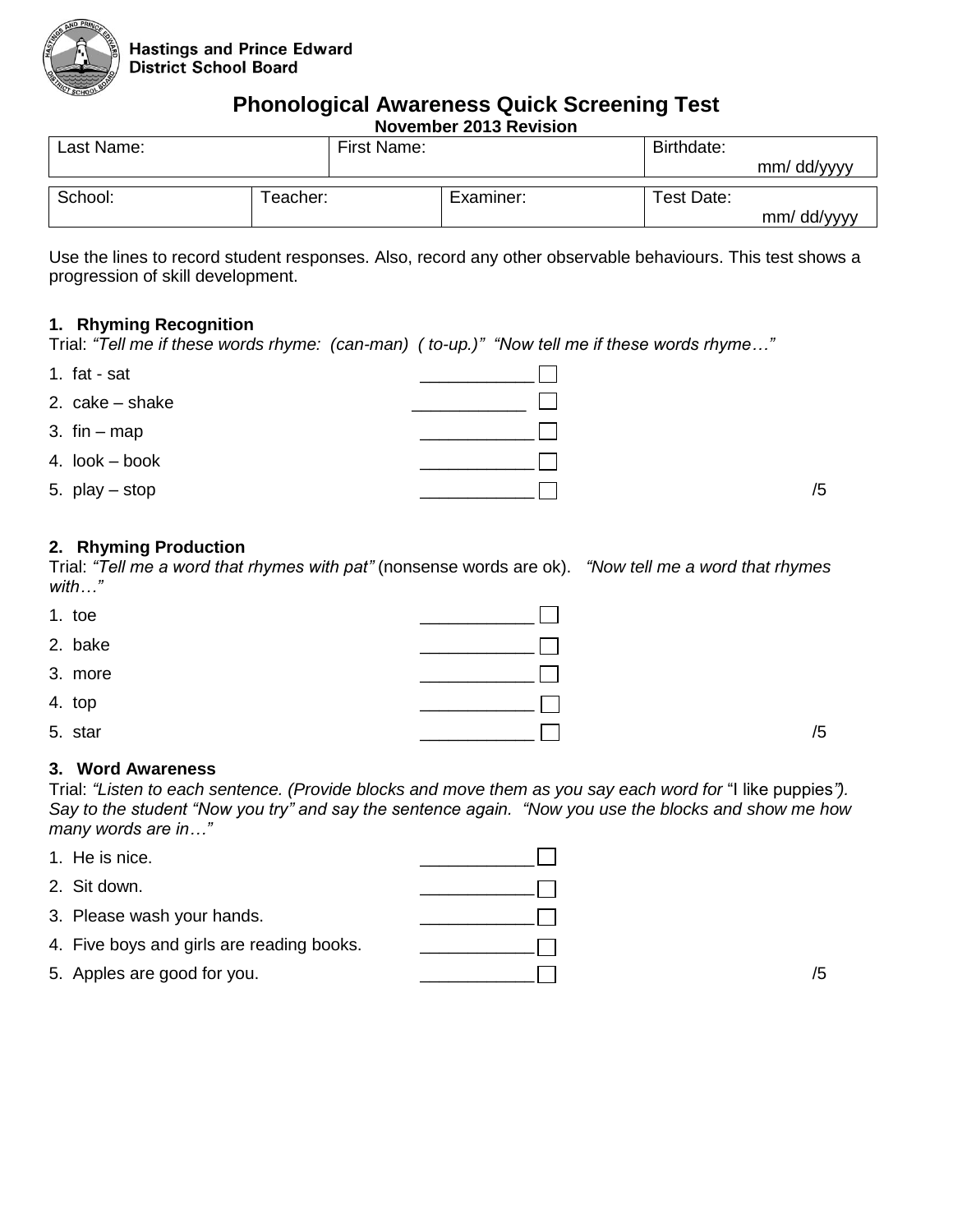#### **4. Syllable Awareness**

Trial: *"Listen for each syllable or word part you hear in the word "computer". "Now clap the word parts with me".* 

*"Listen to each word and you try it by yourself."*

| 1. rainbow $(2)$   |    |
|--------------------|----|
| 2. fish (1)        |    |
| 3. sunflower (3)   |    |
| 4. caterpillar (4) |    |
| 5. walking (2)     | /5 |

#### **5. Initial Sound Identification**

Trial: *"Tell me the first (or beginning) sound you hear in "soup". /sss/ is the beginning sound* (if student answers with the letter name, then ask them to tell the letter sound)*. Tell me the first sound in…*

| 1. pin (p)          |    |
|---------------------|----|
| 2. $tank(t)$        |    |
| 3. wipe $(w)$       |    |
| 4. apple (a)        |    |
| 5. kindergarten (k) | /5 |

#### **6. Final Sound Identification**

Trial: *"Tell me the last (or ending) sound you hear in "soup". /puh/ is the last sound* (if student answers with the letter name, then ask them to tell the letter sound) *. Tell me the last sound in…*

| 1. some $(m)$  |    |
|----------------|----|
| 2. tug (g)     |    |
| 3. laugh $(f)$ |    |
| 4. lip (p)     |    |
| 5. make (k)    | /5 |

#### **7. Sound Segmentation**

Trial: *"How many sounds do you hear in the word "cat"? (pull 3 blocks down to demonstrate as you are saying the word. For example, k-a-t). "Now, tell me each sound in…" (The test administrator does not stretch out the test words. Only stretch out the word when giving the initial example).* 

| 1. sat $(3)$ |    |
|--------------|----|
| 2. game (3)  |    |
| 3. up (2)    |    |
| 4. shoe (2)  |    |
| 5. stop (4)  | /5 |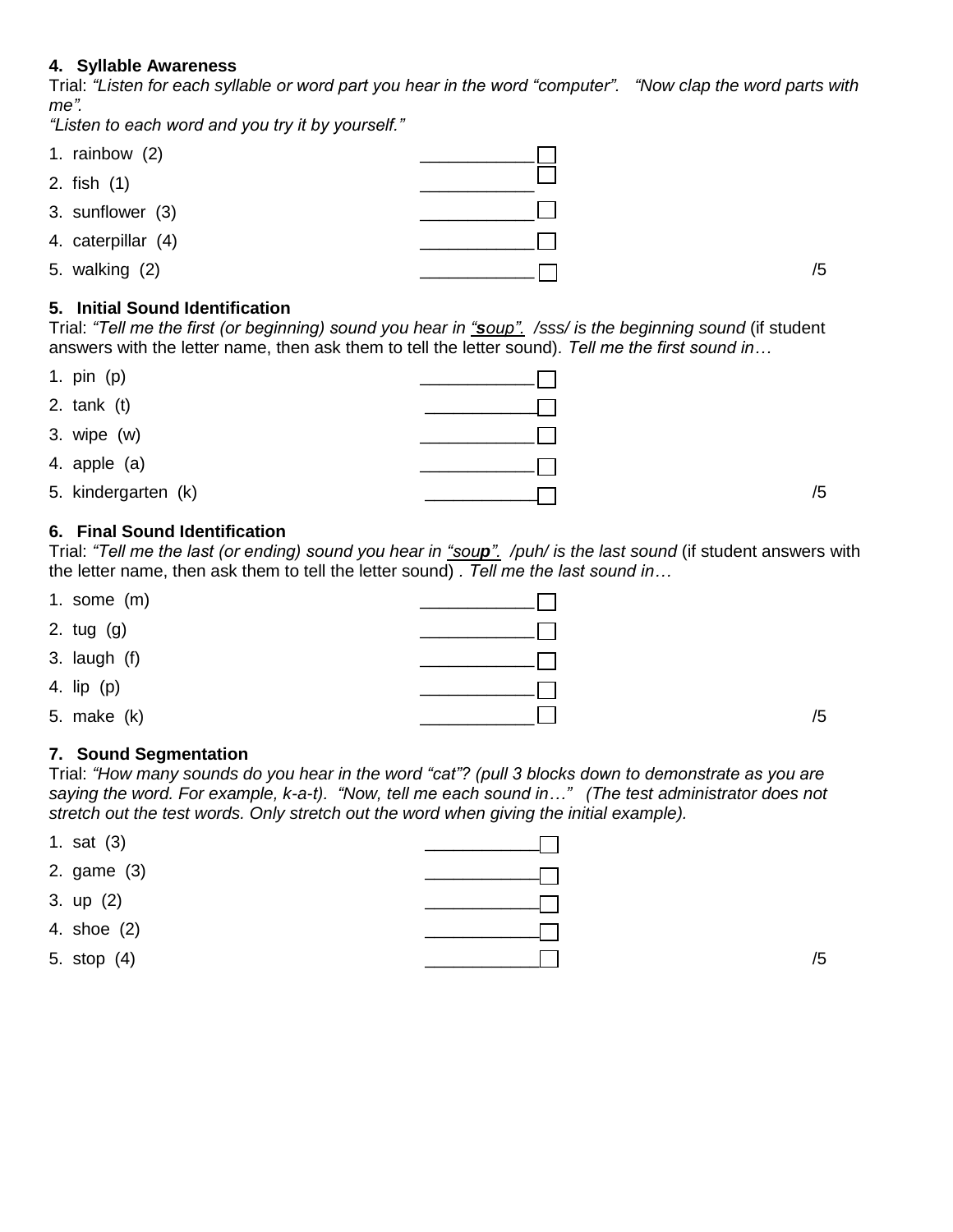#### **8. Sound Blending**

Trial: *"Listen to the sounds and tell me what this word is /'uh', 's'/. (The word is /us/). Tell me what this word is…."*

| 1. $/m-e/$ (me)          |    |
|--------------------------|----|
| 2. $/s$ -oo-p $/$ (soup) |    |
| 3. $/h$ -a-t $/$ (hat)   |    |
| 4. $/t$ -ah-p $/$ (top)  |    |
| 5. $/s-p-oo-n/$ (spoon)  | /5 |

## **SENIOR KINDERGARTEN STOP HERE**

#### **9. Medial Sound Identification**

Trial: *"Tell me the middle sound in "soup". /oo/ is the middle sound. Tell me the middle sound in…*

| 1. cup (uh)  |    |
|--------------|----|
| 2. gas (ae)  |    |
| 3. toon (oo) |    |
| 4. wish (i)  |    |
| 5. mop (ah)  | /5 |

#### **10. Deletion Task**

Trial: *"I am going to ask you to say a word and them say it again without one of its parts. Say 'cowboy', but don't say 'cow'."* Discontinue testing after 6 consecutive errors.

| "Say"       | "Say it<br>again<br>but don't<br>say'' | Answer | Response | "Say"      | "Say it<br>again<br>but don't<br>say'' | Answer                      | Response |     |
|-------------|----------------------------------------|--------|----------|------------|----------------------------------------|-----------------------------|----------|-----|
| 1. baseball | "base"                                 | ball   |          | 12. person | "per"                                  | son                         |          |     |
| 2. haircut  | "hair"                                 | cut    |          | 13. monkey | "mon"                                  | key                         |          |     |
| 3. Sunday   | "Sun"                                  | day    |          | 14. fat    | $^{\prime\prime}$ /f/"                 | at                          |          |     |
| 4. railroad | "rail"                                 | road   |          | 15. seat   | $\frac{1}{2}$ / $\frac{1}{2}$          | eat                         |          |     |
| 5. sometime | "some"                                 | time   |          | 16. shout  | $\frac{4}{5}$ h/"                      | out                         |          |     |
| 6. return   | $"$ re"                                | turn   |          | 17. tall   | $\mathscr{H}'$                         | all                         |          |     |
| 7. around   | " $a$ "                                | round  |          | 18. door   | "/d/"                                  | <b>or</b>                   |          |     |
| 8. motel    | $\degree$ mo"                          | tel    |          | 19. few    | $^{\prime\prime}$ /f/"                 | ew                          |          |     |
| 9. almost   | "al"                                   | most   |          | 20. snail  | $\frac{1}{2}$ / $\frac{1}{2}$          | nail                        |          |     |
| 10. helpful | "help"                                 | ful    |          | 21. thread | ''/th''                                | read                        |          |     |
| $11.$ baby  | "ba"                                   | by     |          |            | .                                      | $\sim$ $\sim$ $\sim$ $\sim$ | Total:   | /21 |

*(deletion task adopted from Catts et. al 2001)*

*Development of this screening made with consideration to the Phonological Awareness Test 2 (PAT2) and Thames Valley District School Board (TVDSB) Phonological Awareness Screening Tool 2011.*